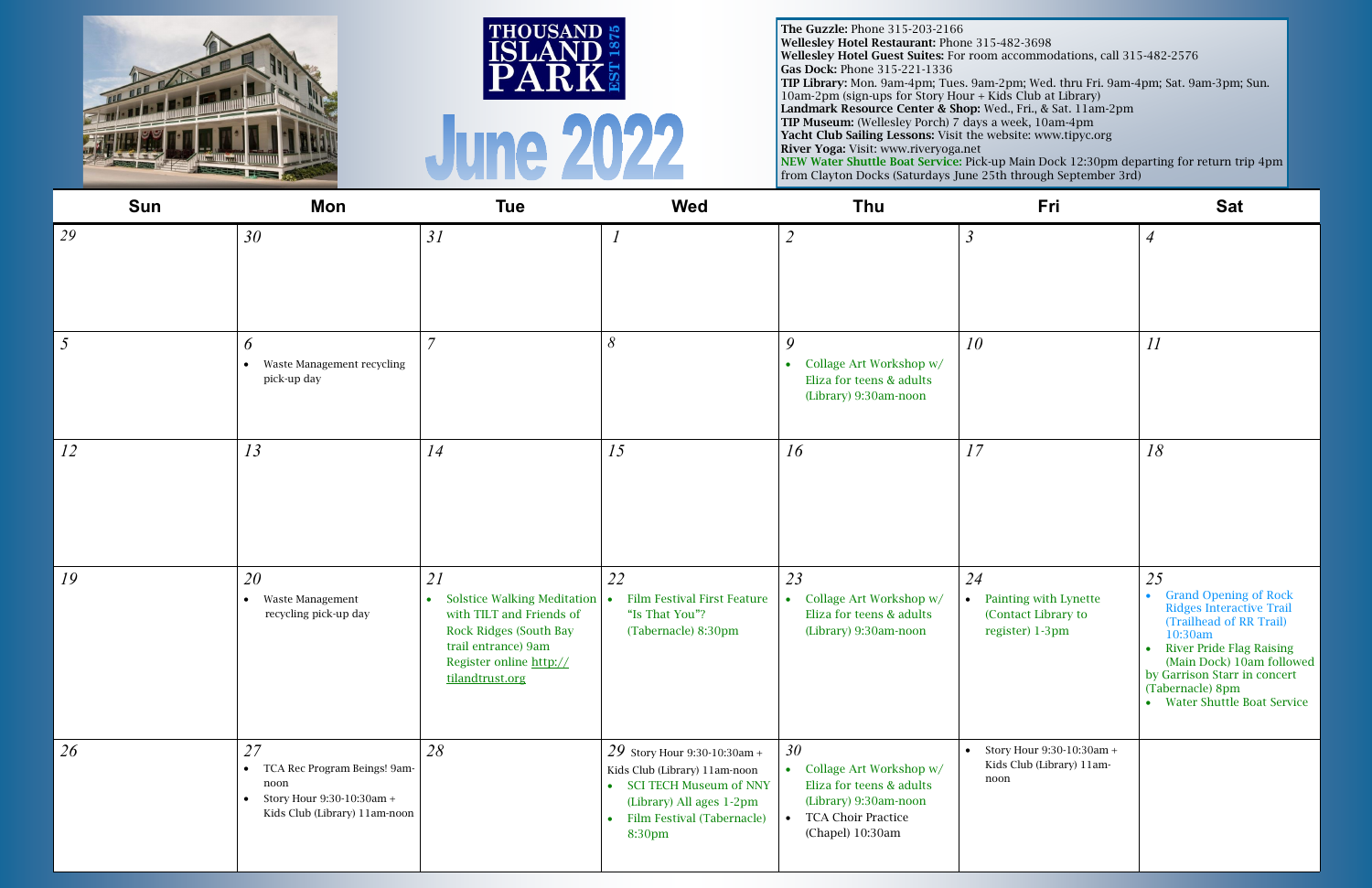| <b>Sun</b>                                                                                                                                                                  | Mon                                                                                                                                                                                                                       | <b>Tue</b>                                                                                                                                                                                                                                                                                                                | <b>Wed</b>                                                                                                                                                                                                                                             | Thu                                                                                                                                                                                                                                                                                                                                    | <b>Fri</b>                                                                                                                                                                                                                                                                                                                    | <b>Sat</b>                                                                                                                                                                                                                                              |    |
|-----------------------------------------------------------------------------------------------------------------------------------------------------------------------------|---------------------------------------------------------------------------------------------------------------------------------------------------------------------------------------------------------------------------|---------------------------------------------------------------------------------------------------------------------------------------------------------------------------------------------------------------------------------------------------------------------------------------------------------------------------|--------------------------------------------------------------------------------------------------------------------------------------------------------------------------------------------------------------------------------------------------------|----------------------------------------------------------------------------------------------------------------------------------------------------------------------------------------------------------------------------------------------------------------------------------------------------------------------------------------|-------------------------------------------------------------------------------------------------------------------------------------------------------------------------------------------------------------------------------------------------------------------------------------------------------------------------------|---------------------------------------------------------------------------------------------------------------------------------------------------------------------------------------------------------------------------------------------------------|----|
|                                                                                                                                                                             |                                                                                                                                                                                                                           |                                                                                                                                                                                                                                                                                                                           |                                                                                                                                                                                                                                                        |                                                                                                                                                                                                                                                                                                                                        | TCA Recreation Program 9am-noon<br>Story Hour 9:30-10:30am +<br>Kids Club (Library) 11am-noon<br>Rock Ridge Rangers Backpack<br>Distribution (Playground) 10am<br>"Dive into Stories" w/ Regi<br>Carpenter: Performance for<br>children (Library) 1pm                                                                         | • Orchestra of NNY<br>Concert<br>TIP <sub>5K</sub><br><b>TIPCOA Annual Meeting</b><br>(Tabernacle) 9am<br>• Water Shuttle Boat Service                                                                                                                  |    |
| $\mathfrak{Z}$<br><b>Kids Carnival and Parade</b><br>Catholic Mass (Tabernacle)<br>8am & Protestant Service<br>(Tabernacle) 10am; Densmore<br>Concert 7pm                   | 4 HAPPY FOURTH!<br>Recycling pick-up day<br>TCA Flag Raising (Lower Green)<br>10 <sub>am</sub><br>TCA Rec Program 9am-noon<br>Story Hour 9:30-10:30am +<br>Kids Club (Library) 11am-noon<br>TCA Power Walking (Hotel) 8am | $\mathcal{I}$ TCA Recreation Program (Reinhardt<br>Field) 9am-noon<br>• TCA Fitness+ (Upper Pavilion &<br>Lower Green) 8:30am<br>TCA Kid's Art Camp (Tab)<br>$10:15$ am-noon                                                                                                                                              | <b>6</b> TCA Recreation Program<br>(Reinhardt Field) 9am-noon<br>• Story Hour $9:30-10:30$ am +<br>Kids Club (Library) 11am-noon<br>Pilates class (Pavilion) 10am<br>www.kristinpatt.com<br>Film Festival (Tabernacle)<br>8:30pm                       | TCA Rec Program 9am-noon<br>TCA Kid's Art Camp (Tab) 10:15am-noon<br>$\bullet$<br>Collage Art Workshop w/ Eliza for teens<br>$\bullet$<br>& adults (Library) 9:30am-noon<br><b>Book Discussion on Mary Shelley's</b><br>"Frankenstein" for teens & adults noon-<br>1 <sub>pm</sub><br>$\bullet$<br>TCA Choir Practice (Chapel) 10:30am | $8$ TCA Rec Program 9am-noon<br>Story Hour 9:30-10:30am +<br>Kids Club (Library) 11am-noon<br>Rock Ridge Rangers Backpack Distribution &<br>Nature Tee Shirt Creation Station (Playground)<br>10am<br>$\bullet$<br>Ken Knapp: Local History of Native Americans<br>(Library) 2-3pm<br>• Miss Mary & Her Reptiles (Gazebo) 3pm | 9 Rummage Sale intake (Corp. Barn)<br>9am-noon<br>• Friends of the Library Pie Sale<br>(Upper Pavilion) 9am<br>Arts & Crafts Show (Lower<br>Pavilion) 10am-2pm<br><b>Four Corners Block Party (TIP</b><br>Foundation sponsorship)<br>featuring Nik Lite |    |
| 10<br><b>Fishing Tournament (Main</b><br>Dock) 11:30am-1pm<br>Catholic Mass (Tabernacle)<br>8am & Protestant Service<br>(Tabernacle) 10am; Densmore<br>Concert 7pm          | 11<br><b>TCA Recreation Program</b><br>(Reinhardt Field) 9am-noon<br>Story Hour 9:30-10:30am +<br>Kids Club (Library) 11am-noon<br>• Moon Viewing (Gazebo) 9:30pm                                                         | 12<br><b>TCA Recreation Program</b><br>(Reinhardt Field) 9am-noon<br>• TCA Kid's Art Camp (Tab)<br>$10:15$ am-noon                                                                                                                                                                                                        | 13<br>TCA Rec Program 9am-noon<br>TCA Kid's Art Camp (Tab) 10:15am<br>noon<br>Story Hour 9:30-10:30am +<br>Kids Club (Library) 11am-noon<br>Pilates class (Pavilion) 10am<br>www.kristinpatt.com<br>• Film Festival (Tabernacle) 8:30pm                | 14<br><b>TCA Recreation Program</b><br>$\bullet$<br>(Reinhardt Field) 9am-noon<br>TCA Kid's Art Camp (Tab)<br>10:15am-noon<br>TCA Choir Practice (Chapel)<br>10:30am                                                                                                                                                                   | 15 TCA Rec Program 9am-noon<br>• Story Hour $9:30-10:30$ am +<br>Kids Club (Library) 11am-noon<br>• Save the River's River Keeper<br>Program For Ages 6-11 (Library)<br>$1-2pm$<br>Rock Ridge Rangers Backpack<br>Distribution (Playground) 10am                                                                              | 16<br>• TIP Rummage Sale (Corp.<br>Barn) 9am-noon<br>• Yacht Club<br><b>International Regatta</b><br><b>Water Shuttle Boat Service</b>                                                                                                                  |    |
| 17<br>Catholic Mass (Tabernacle)<br>8am<br>Save the River Sunday<br>(Tabernacle) 10am<br>Densmore Concert 7pm<br>Foundation sponsored Food &<br>Wine Pairing (Hotel Garden) | 18<br>Recycling pick-up day<br><b>TCA Recreation Program</b><br>(Reinhardt Field) 9am-noon<br>• Story Hour $9:30-10:30$ am +<br>Kids Club (Library) 11am-noon<br>TCA Power Walking (Hotel)<br>8am                         | $19$ TCA Rec Program 9am-noon<br>• TCA Fitness+ (Upper Pavilion<br>& Lower Green) 8:30am<br>TCA Kid's Art Camp (Tab)<br>10:15am-noon<br>7/19 & 7/20: Boat America Boater Safety Course (Library) Ages 10+ To register, call (315)<br>486-5230; \$35 per student; Class size limited to 20; All materials will be provided | $20$ TCA Rec Program 9am<br>Story Hour 9:30-10:30am +<br>Kids Club (Library) 11am-noon<br>• "Underwater Magic Show" all ages<br>$(Library)$ 1-1:45pm<br>• Pilates class (Pavilion) 10am<br>www.kristinpatt.com<br>Film Festival (Tabernacle) 8:30pm    | TCA Recreation Program (Reinhardt<br>Field) 9am-noon<br>TCA Fitness+ (Upper Pavilion & Lower<br>Green) 8:30am<br>TCA Kid's Art Camp (Tab) 10:15am-noon<br>Collage Art Workshop w/ Eliza for teens &<br>adults (Library) 9:30am-noon<br>TCA Choir Practice (Chapel) 10:30am                                                             | $22$ TCA Recreation Program<br>(Reinhardt Field) 9am-noon<br>Story Hour 9:30-10:30am +<br>Kids Club (Library) 11am-noon<br>Rock Ridge Rangers Backpack<br>Distribution (Playground) 10am<br>Raptors Birds of Prey w/ Mark<br>(Gazebo) 3pm                                                                                     | $23$ Illumination Night<br>(Gazebo) hosted by<br>Landmark<br>• Water Shuttle Boat Service                                                                                                                                                               |    |
| 24<br>Catholic Mass (Tabernacle)<br>8am & Protestant Service<br>(Tabernacle) 10am; Densmore<br>Concert 7pm                                                                  | 25<br><b>TCA Recreation Program</b><br>$\bullet$<br>(Reinhardt Field) 9am-noon<br>Story Hour 9:30-10:30am +<br>Kids Club (Library) 11am-noon<br>TCA Power Walking (Hotel)<br>$\bullet$<br>8am                             | $26$ TCA Rec Program 9am-noon<br>• Fitness+ (Upper Pavilion & Lower<br>Green) 8:30am<br>• TCA Kid's Art Camp (Tab) 10:15am-<br>noon<br><b>BUNCO fundraiser (Wellesley Hotel) 1</b><br>$\bullet$<br>4pm                                                                                                                    | $27$ TCA Rec Program 9am-noon<br>Story Hour 9:30-10:30am +<br>Kids Club (Library) 11am-noon<br>• Pilates class (Pavilion) 10am<br>www.kristinpatt.com<br>• Chautauqua of the North: Talk & Walk<br>(Gazebo) 4pm<br>• Film Festival (Tabernacle) 8:30pm | $28$ TCA Rec Program 9am<br>TCA Fitness+ (Upper Pavilion & Lower Green)<br>8:30am<br>TCA Kid's Art Camp (Tab) 10:15am-noon<br>$\bullet$<br>Collage Art Workshop w/ Eliza for teens &<br>adults (Library) 9:30am-noon<br>TCA Choir Practice (Chapel) 10:30am<br>$\bullet$                                                               | $29$ Rec Program (Field) 9am-noon<br>Story Hour 9:30-10:30am +<br>$\bullet$<br>Kids Club (Library) 11am-noon<br>Rock Ridge Rangers Backpack Distribu-<br>$\bullet$<br>tion (Playground) 10am<br>Painting with Lynette (Contact Library<br>$\bullet$<br>to register) 1-3pm for teens & adults                                  | $30*$ Annual Chalk Fest<br>(Library sidewalks) All<br>ages 9am-4pm<br>* Tabernacle Triathlon (Cove/<br>Green/Upper Pavilion) 9am<br>* Whitehorse Live in<br><b>Concert (Tabernacle)</b><br>8pm<br>* Water Shuttle Boat Service                          | 31 |

| 82-3698<br>ccommodations, call 315-482-2576                                               |
|-------------------------------------------------------------------------------------------|
| pm; Wed. thru Fri. 9am-4pm; Sat. 9am-3pm; Sun.<br>at Library)<br>., Fri., & Sat. 11am-2pm |







The Guzzle: Phone 315-203-2166 Wellesley Hotel Restaurant: Phone 315-48 Wellesley Hotel Guest Suites: For room ac Gas Dock: Phone 315-221-1336 TIP Library: Mon. 9am-4pm; Tues. 9am-2pm; Wed. thru Fri. 9am-4pm; Sat. 9am-3pm; Sun. 10am- $2pm$  (sign-ups for Story Hour + Kids Club Landmark Resource Center & Shop: Wed. TIP Museum: (Wellesley Porch) 7 days a week, 10am-4pm Yacht Club Sailing Lessons: Visit the website: www.tipyc.org River Yoga: Mon. Wed. & Fri. at 8am (For more info visit: [www.riveryoga.net\)](https://www.riveryoga.net/) NEW Water Shuttle Boat Service: Pick-up Main Dock 12:30pm departing for return trip 4pm from Clayton Docks (Saturdays June 25th through September 3rd)